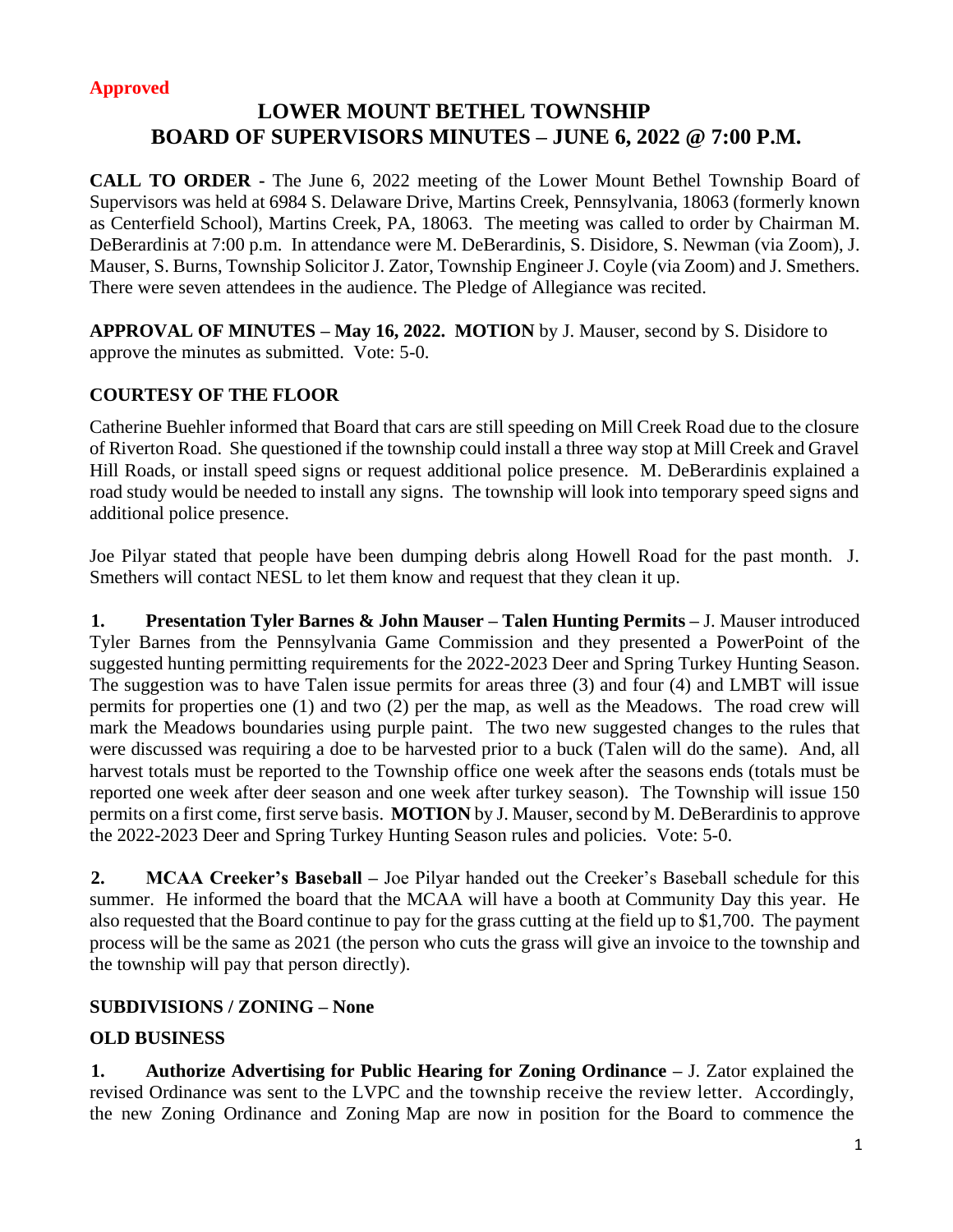formal process of authorizing advertising a Public Notice of both the proposed Ordinance and Map and a Public Hearing for potential adoption and enactment of them. The July  $11<sup>th</sup>$  meeting would be the soonest regular meeting date for the Public Hearing. In addition to the legal advertising process, the township will post the notice on the township website. **MOTION** by S. Disidore, second by J. Mauser to authorize advertising the new Zoning Ordinance and Zoning Map for a Public Hearing on July  $11<sup>th</sup>$ . Vote: 5-0.

**2. Approval of the Employee Manual -** J. Smethers explained that she made the revisions as directed by the Board at their last meeting. A copy of the final revisions was email to the Board. **MOTION** by M. DeBerardinis, second by S. Newman to approve the Employee Manual as presented. Vote: 5-0.

## **NEW BUSINESS**

**1. Authorize Submission of Northampton County Hotel Tax Grant –** J. Smethers requested Board approval to submit a grant to the Northampton County Hotel Tax Grant program to request up to \$5,000 for the 2023 Easter Egg Hunt and Community Breakfast. **MOTION** by S. Disidore, second by S. Burns to authorize the township manger to submit a grant to the Northampton County Hotel Tax Grant program for up to \$5,000 of funding for the 2023 Easter Egg Hunt and Community Breakfast. Vote: 5-0.

**APPROVAL OF THE BILLS - MOTION** by M. DeBerardinis, second by J. Mauser to approve the bill list in the amount of \$62,071.61. Vote: 5-0.

**CORRESPONDENCE** - All Correspondence is located in the Township office.

## **REPORTS**

## **PUBLIC COMMENT**

S. Burns provided a Recreation Board update for Community Day. The road crew will need to bring the generator, extension cords, tables, chairs and the handwashing station down to the office by Friday. She also stated that she is still getting numerous complaints from residents regarding the soot from the quarry trucks on Front Street. J. Smethers and J. Mauser will try to set-up a meeting with NESL to discuss the matter.

J. Mauser briefly discussed the benches for the Meadows and the Welcome Center. He and J. Smethers are looking into the cost for the materials. He further presented the wording for the Jerry Burnetti plaque. Any changes or suggestions the Board have should be given to J. Smethers to prepare the final statement.

M. DeBerardinis thanked the State Police Officer for his attendance tonight.

J. Zator advised the Board Act 15 of 2022 will allow the Township a broader use of Open Space Funds. Maintenance costs for open space and parks is permitted.

J. Coyle indicated he submitted the revised Chapter 8 Transportation for the Comprehensive Plan and presented it to the ad-hoc committee. A bog turtle study will be needed for the Gravel Hill culvert replacement. He discussed the meeting with the County regarding Bridge 31.